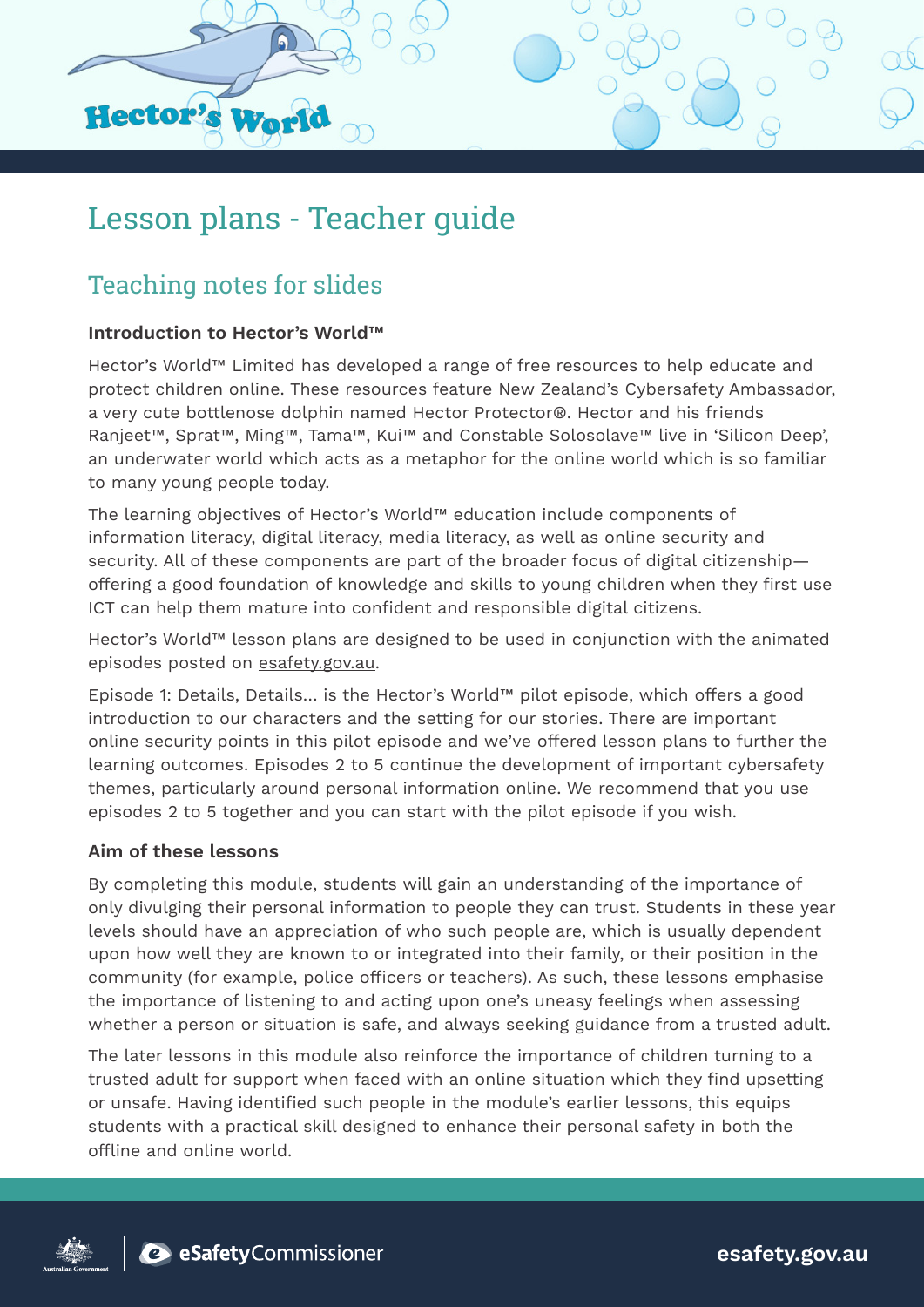### Episode summaries

Episode 2: Welcome to the Carnival, sees Hector and his friends arrive at a carnival. There, they encounter situations in which they have to decide whether certain characters they meet can be trusted with something very unique and special: their personal information. The friends rely on one another to help make these decisions, but only time will tell if they are the correct ones.

Episode 3: It's a Serious Game. Hector and his friends find that in order to play games at the carnival, they must divulge their personal details to a character whom they suspect is not trustworthy, the Squid. The friends differ in their decision about whether to do this, which may have repercussions for their future enjoyment of the carnival.

Episode 4: The Info Gang, begins with one of the friends discovering that the personal information that has been gathered during the carnival is being misused by the Squid and his henchmen 'The Info Gang'. Hector and his friends are able to bring the gang to justice with the help of Constable Solosolave, but Hector still has misgivings about his decision to divulge personal details to the gang before he knew they were up to no good.

Episode 5: Heroes, sees our young friends rewarded for their part in capturing the Info Gang. Hector is able to discuss with Kui his regret about divulging personal information to the gang. Kui gives him some valuable information about how to keep safer in the future.

### Delivering the lessons

Each lesson should take around 45 minutes. Some of the lessons involve worksheets that reinforce the teaching points within the lesson. Some students will complete these more quickly than others, but it is not necessary for each worksheet to be completed before moving on with the next lesson.

We suggest that you view ALL of the episodes first, and review the key online safety points (below) in case they come up in class discussion.

At the beginning of lessons 3, 4 and 5, you can briefly review the storyline and teaching points from the previous episode. There is a set of character flashcards on the eSafety website which are referred to at various times during the lessons. These can be displayed in the classroom for the duration of the module.

### Using the episodes

Flash Player needs to be installed to view the episodes. The episodes may be viewed on Windows or Mac-based computers with a broadband connection to the internet.

These lessons assume the episodes will be viewed as a class rather than individually. Before the lesson, you can check that all of the associated technology is working, and that the screen will be visible to all students.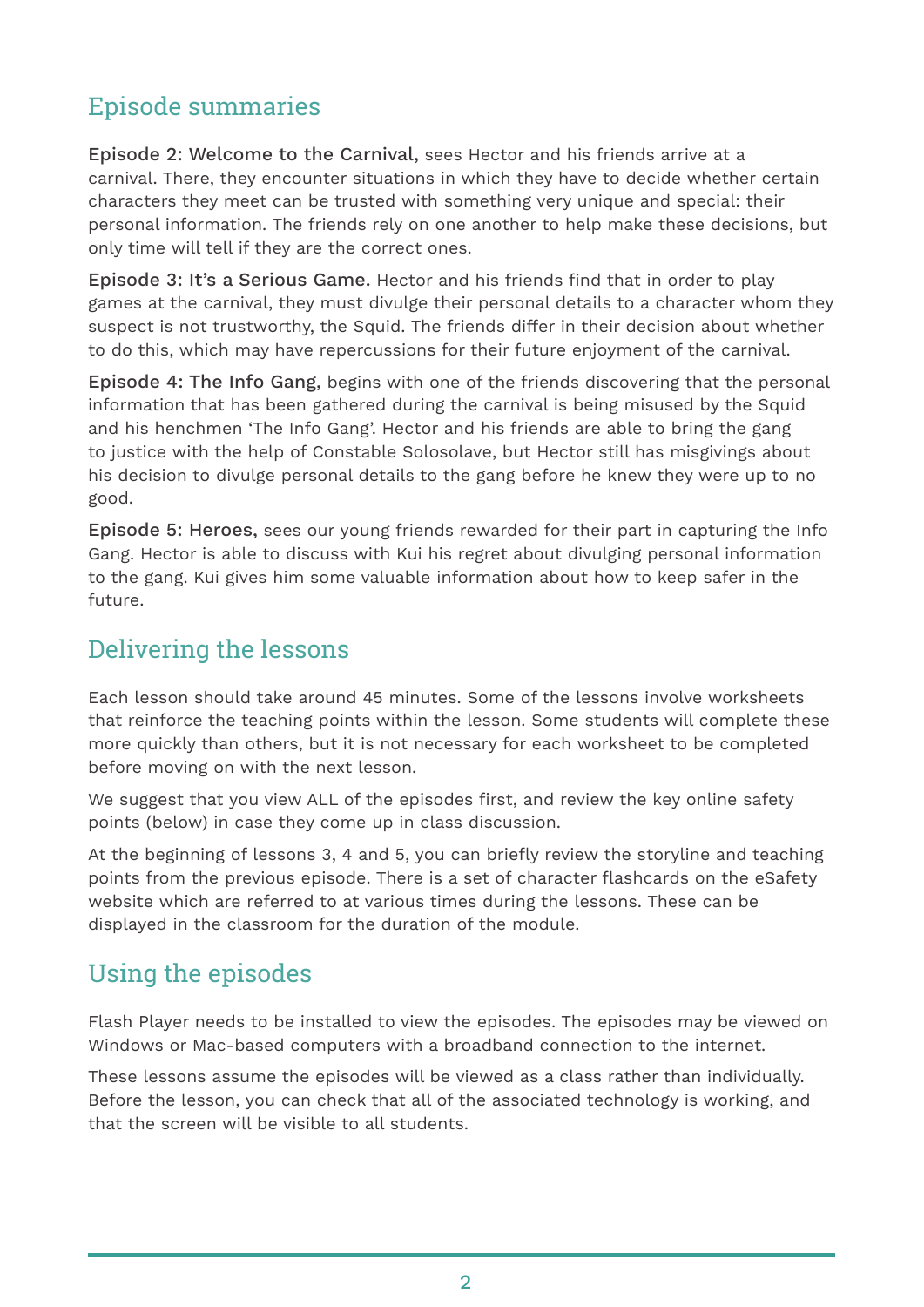## Episode cybersafety themes

Each episode deals with different, but related, online safety points. You may be able to add to the list of those identified.

Episode 2: Welcome to the Carnival

- It is good to stop, and think for yourself, before acting.
- Young people need to check with a parent before accepting gifts.
- Bad websites can look like legitimate websites, and they can deliberately make 'terms and conditions' difficult to understand.
- There are several ways to judge if a website is legitimate. Legitimate sites will often have a prominently displayed privacy statement which explains how your personal information is handled. Good sites may also be ones that trusted adults know about and recommend for children to use.
- If something looks too good to be true, it probably is.
- Not every person you meet online is trustworthy.
- A wide range of people can access your details online including people you might not want to have your personal information or people you hadn't anticipated.
- Young people can help other people by keeping an eye out for others online.
- Details like your name, address, school and your photo are unique and special to you. Ask a trusted adult before giving them out online.

### Episode 3: It's a Serious Game

- If something looks too good to be true, it probably is.
- Not everything in the online environment is true, or able to be trusted.
- Information online can be used in ways you don't intend.
- There are lots of scams online and scammers can misuse your information in multiple ways.
- Always check with a trusted adult (like a parent) before divulging your personal details online.
- It is okay to say no to any offer online that you have doubts about.
- There are lots of ways that unscrupulous sites try to trick you into giving them your information and many good ways to protect yourself.

#### Episode 4: The Info Gang

- Some scams online may just be annoying, but some can actually harm you.
- Spam is email that you didn't ask for. Some spam can also be scams.
- Act on any doubts you have.
- If your personal information is online, it can sometimes be amended or deleted, but not always.
- People may use a range of methods in the online environment to try to elicit our personal information.
- If an online offer looks too good to be true, it probably is.
- It's ok to say no to any offer that you have doubts about.